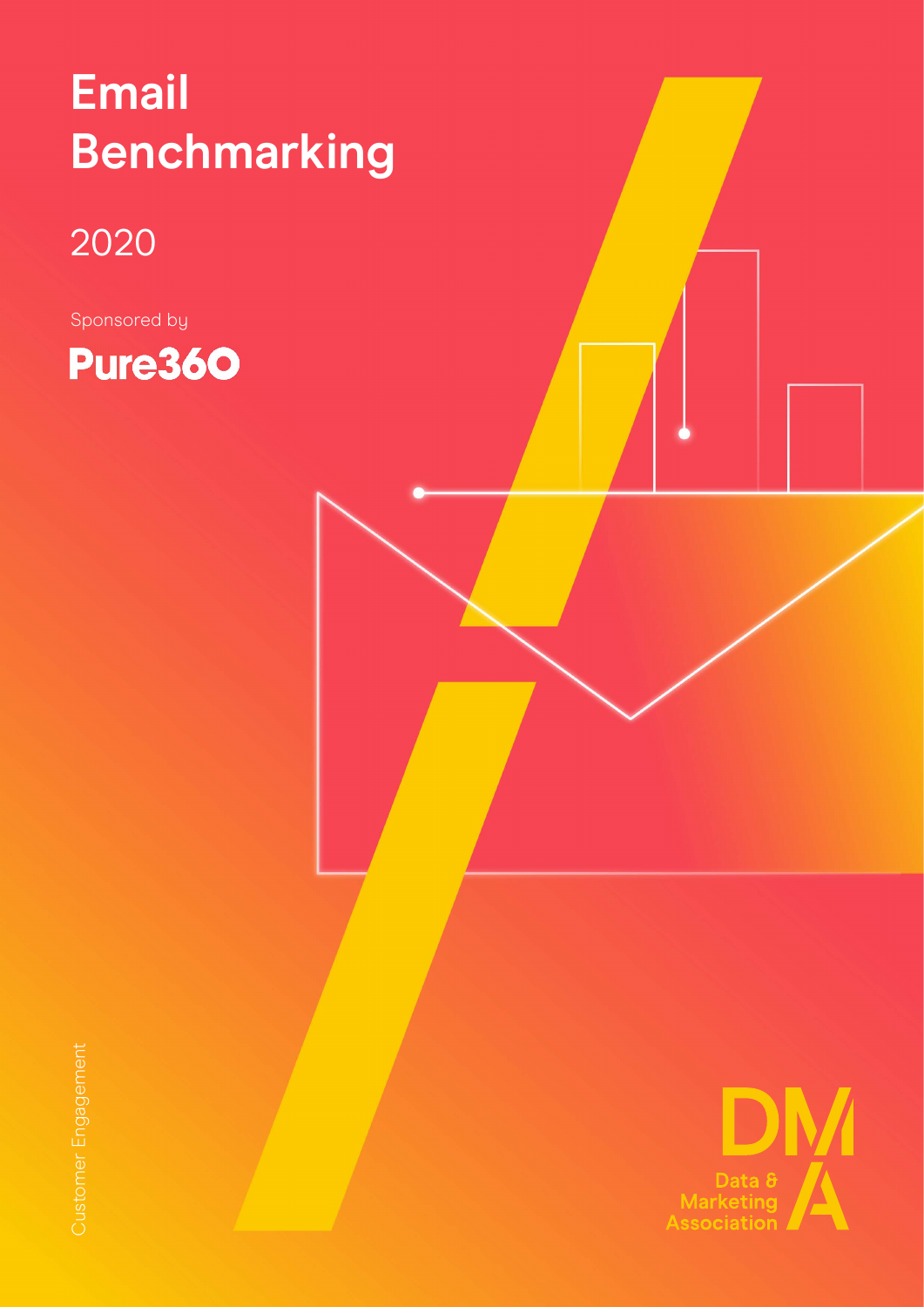# / Contents

| Overview<br>Delivered<br>Opened<br>Click-to-Open<br>About the Data & Marketing Association <b>Marketing</b> Association <b>Marketing</b> Association<br>Methodology<br>Copyright and disclaimer. | Introduction |     |
|--------------------------------------------------------------------------------------------------------------------------------------------------------------------------------------------------|--------------|-----|
|                                                                                                                                                                                                  |              | 03  |
|                                                                                                                                                                                                  |              | 05  |
|                                                                                                                                                                                                  |              |     |
|                                                                                                                                                                                                  |              | Ω9  |
|                                                                                                                                                                                                  |              |     |
|                                                                                                                                                                                                  |              | 13  |
|                                                                                                                                                                                                  |              | .15 |
|                                                                                                                                                                                                  |              | 16  |
|                                                                                                                                                                                                  |              |     |
|                                                                                                                                                                                                  |              | 18  |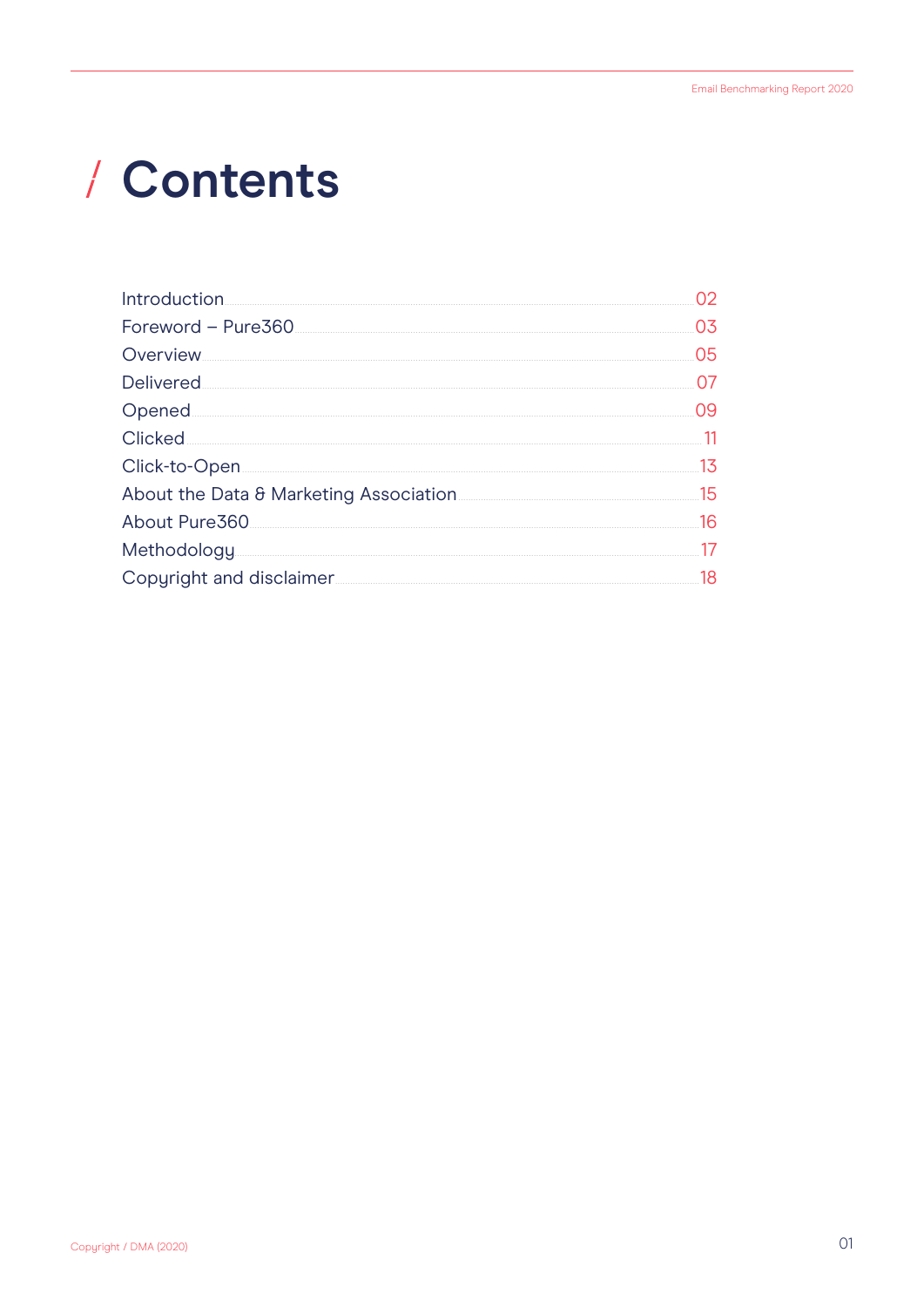## <span id="page-2-0"></span>**Introduction**

This report is released amid a significant period of change for many marketers, with the lasting impact of these times still to be fully understood over the coming months and years.

The coronavirus and the resulting lockdown have brought about a feeling of common experience that we've never lived through before. Amid these changes, we've continued to see email used as a key method of communicating with customers to ensure they have the information needed.

The figures collated for this report are from January to December 2019 and represent a snapshot of how email has performed against these metrics before the conditions we now face. We will have to wait to understand the full impact of the coronavirus on how consumers interact with email marketing.

The ['Consumer Email Tracker 2020](https://dma.org.uk/research/consumer-email-tracker-2020)', released earlier this year highlights some of the key areas where consumer behaviour both shifts and remains constant in recent years – with the '[Marketer Email Tracker 2020'](https://dma.org.uk/research/marketer-email-tracker-2020) pointing out some places this conflicts with what many in the industry might think.

This report wouldn't be possible without the participation of several companies that took the time to collate their metrics and share them with the DMA. I'd like to thank the teams at **Celerity**, **Cheetah Digital**, **dotdigital**, **Emarsys**, **ITG**, **Moosend**, and **Pure360** for the commitment and time they dedicated to this project too.

The data in this report provides marketers with some benchmarks to understand how their email programme might compare. Although this comes with the reminder that we increasingly see consumers opting not to click on email links, but rather make their own journey to engage with the brand through other channels.

To truly understand the performance of your email programme, including the goal of your marketing and how you can most accurately measure it, be sure to look beyond the metrics in this report. Only then will you be able to comprehend the real impact and return of email.

#### **Tim Bond,** Head of Insight, Data & Marketing Association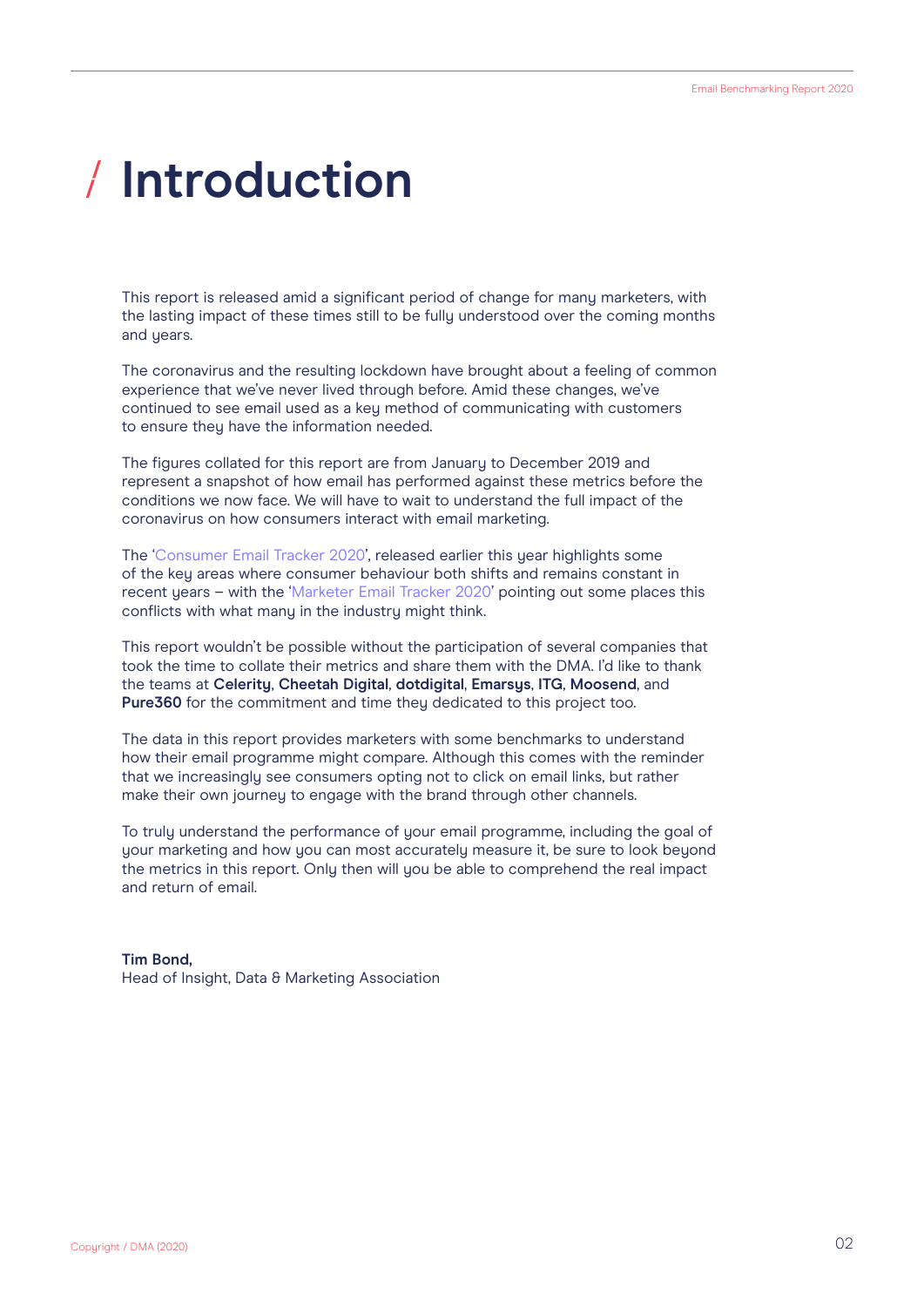### <span id="page-3-0"></span>**Foreword – Pure360**

It's perhaps no surprise to see that the email channel continues to enjoy strong engagement, given consumers' continued appetite to receive this type of communication from their brands of choice.

Our experience over the last couple of months during the pandemic would suggest that engagement has only increased further, consumers and brands having become more reliant on the email channel as the single most dependable conduit for 121 personalised communication.

It's great to see delivery rates increasing: it's testament to brands' improving compliance with GDPR and deliverability standards. Engagement KPIs show some of the highest levels of consumer engagement compared to other digital channels.

However, the high degree of variance in the results highlights the fact that there is a great deal of difference between good and bad email delivery and as such email marketers cannot be complacent. When one quantifies the impact of implementing best practices within their email strategy, the difference to their customer experience and on their revenue bottom line can be substantial.

In a world where the interaction between consumer and brand is changing rapidly, where brand loyalty is fluid and where consumers' needs are evolving, marketers have to remain agile.

Marketers need to be able to continuously refine and adapt their strategy to meet the needs of their customers, whilst ESPs need to provide more flexible support structures to help their clients negotiate the transition challenges they face. Best practice techniques are evolving, and never has it been more important for brands to adopt continuous testing frameworks to measure consumers' responses to new email strategies.

The results show opportunity within Publishing, in particular for such an improvement. The democratisation of media publishing across social media channels has presented unique challenges for traditional publishers to monetise and maintain the interest of their audience. Adapting media delivery techniques to increase relevance and engagement will be the high priority.

But as with all other sectors, marketers need to take advantage of the development of more interactive email content formats, alongside increased segmentation capability, journey automation capability, and in-depth content personalisation that many ESPs now provide. This presents opportunities for publishers and marketers to differentiate themselves from their competitors and inspire the interest and trust of their audience.

**Mark Ash,** CEO, Pure360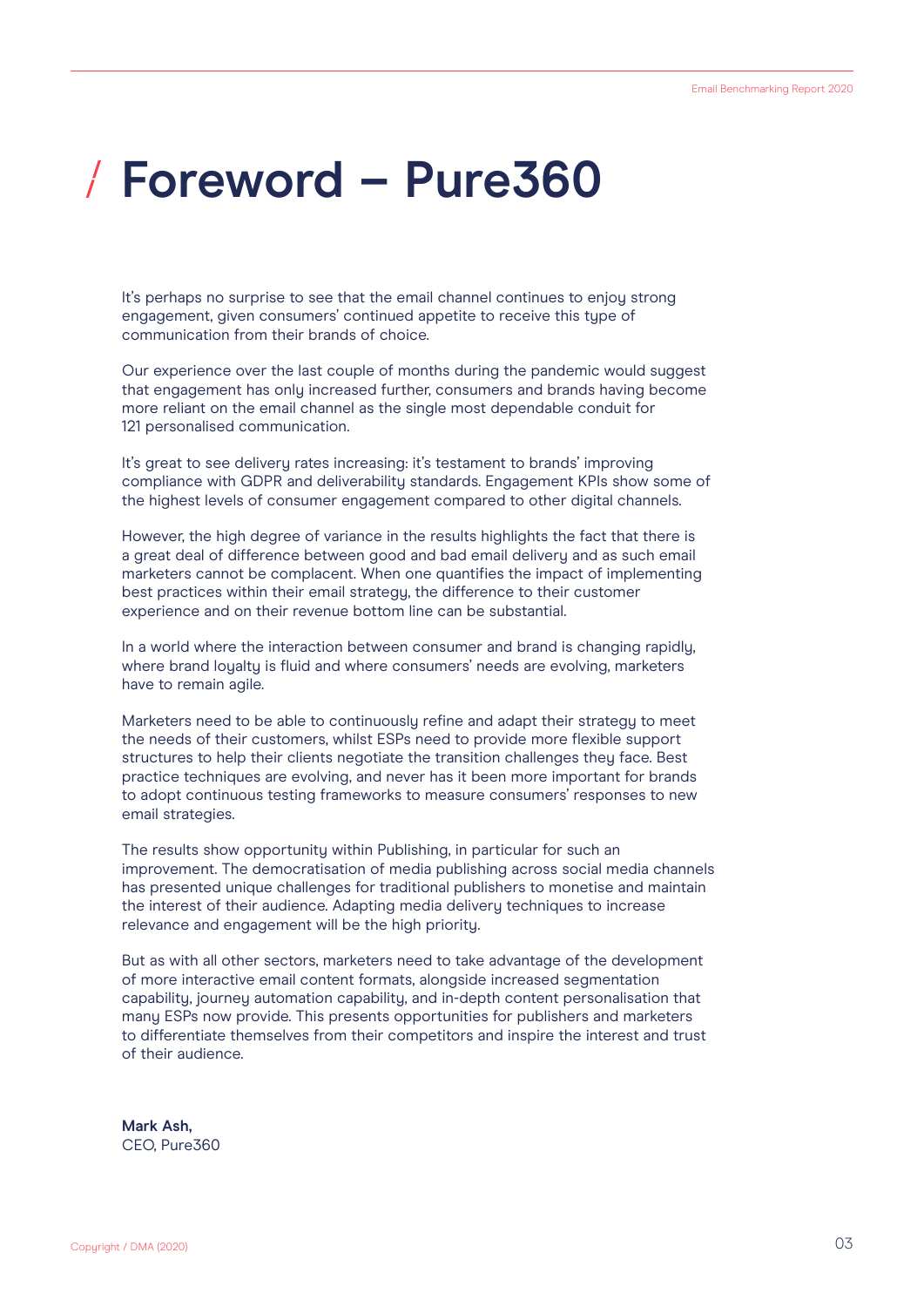### <span id="page-4-0"></span>**Overview**

After the slight increase seen in last year's report, email metrics overall have remained stable. The average delivery rate has increased slightly to 98.5%, while click and click-to-open rates both remained stable, at 2.4% and 12.0% respectively. All these key metrics have also continued a long-term positive trend over the last five years of figures.

Open rate saw a slight decrease in 2019 to 20.0%, but this remains above figures from 2017 and years prior. The shift may also be down to an organisations mailable list sizes, returning to growth again post-GDPR. This is something we saw in the 'Marketer Email Tracker 2020' research, where 58% of marketers said their lists had grown over the last 12 months – with just a third (33%) saying they had got smaller.

This year's figures also include the range within which these averages have been calculated, offering insight into the variance on either side. These are found in each metric's chapter to follow and span the last four years, with the overall figures for 2019 included here.

The average delivery rate is between 97.2-99.8%, pointing to the high level of success and attention paid to this key area of email marketing – as we found in the recent ['Email Deliverability: A Journey into the Inbox 2020](https://dma.org.uk/research/email-deliverability-a-journey-into-the-inbox-2020)' report.

Open rate, on the other hand, saw a high degree of variance, with a possible range of 8.8-31.2%, and click rate also saw a relative increase in the rates reported – 0.8-4.0 this year. Meanwhile, click-to-open remained slightly more consistent across the data provided at 10.4-13.6%.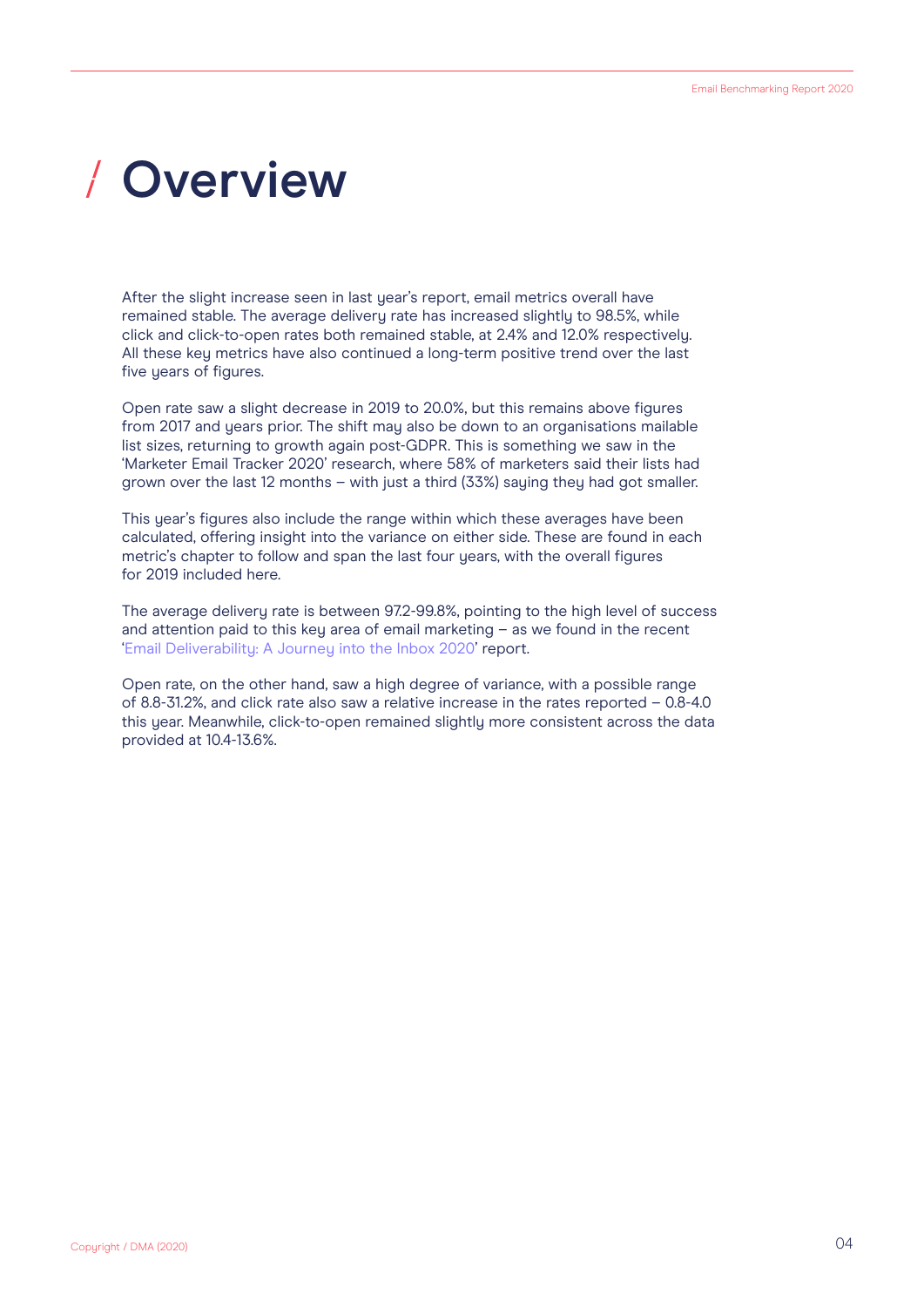

#### Email benchmark averages, 2015-2019

#### Email benchmark ranges, 2019

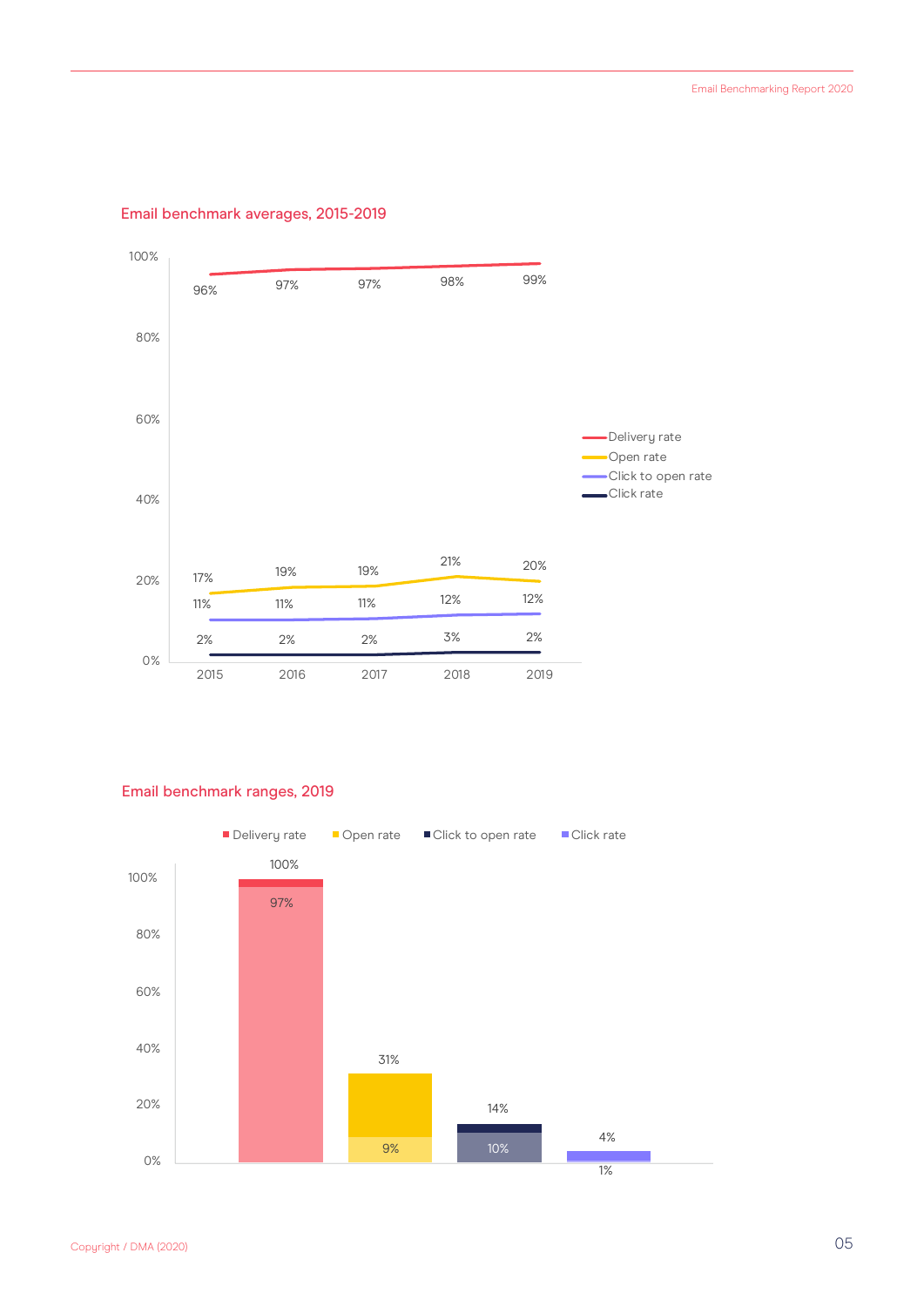### <span id="page-6-0"></span>**Delivered**

The start of an email's journey to the inbox is key and marketers have, for the most part, understood the importance of deliverability to their overall programme performance. It should also be remembered that the number of emails 'delivered' is just one of the dimensions of deliverability, of which there are many.

As our [recent report](https://dma.org.uk/research/email-deliverability-a-journey-into-the-inbox-2020) into this topic outlined, the key to success is ensuring that good practices are in place to comply with both relevant legislation and the clear guidelines offered by mailbox providers.

In 2019, delivery rates continued their trend over the last five years – rising to 98.5% and the possible range of variance also narrowing, indicating more campaigns are performing at this higher level too.

For emails sent in a B2C context, performance remained steady at 98.4% – slightly down on the previous year but up on 2017 and 2016 figures, while B2B marketers appear to have improved their email delivery rate markedly from just under 95% to 98.8% in 2019. (N.B. Figures for B2B emails were not reported in 2017. Information on why is available in the 'Methodology' section.)

Looking across the sectors available within the data, delivery rates remain high across the board – varying from 98% to over 99%. The highest was 'Publishing' with 99.4%, while the lowest was 'Travel' – although this remains high and markedly higher than several different sectors in previous years. Meanwhile, 'Retail' had the highest variance in rates reported this year (97.3-100%).

This continued positivity around delivery rates is reinforced by the results from this year's ['Marketer Email Tracker](https://dma.org.uk/research/marketer-email-tracker-2020)' report too, where the majority of marketers (72%) said they have increased in the last year – with just one in ten reporting a decline (13%). Also, respondents report 'spam complaints' continuing to decline too (62%), indicating that most organisations are following the rules set out in law and by mailbox providers.



#### Delivery rate average, 2015-19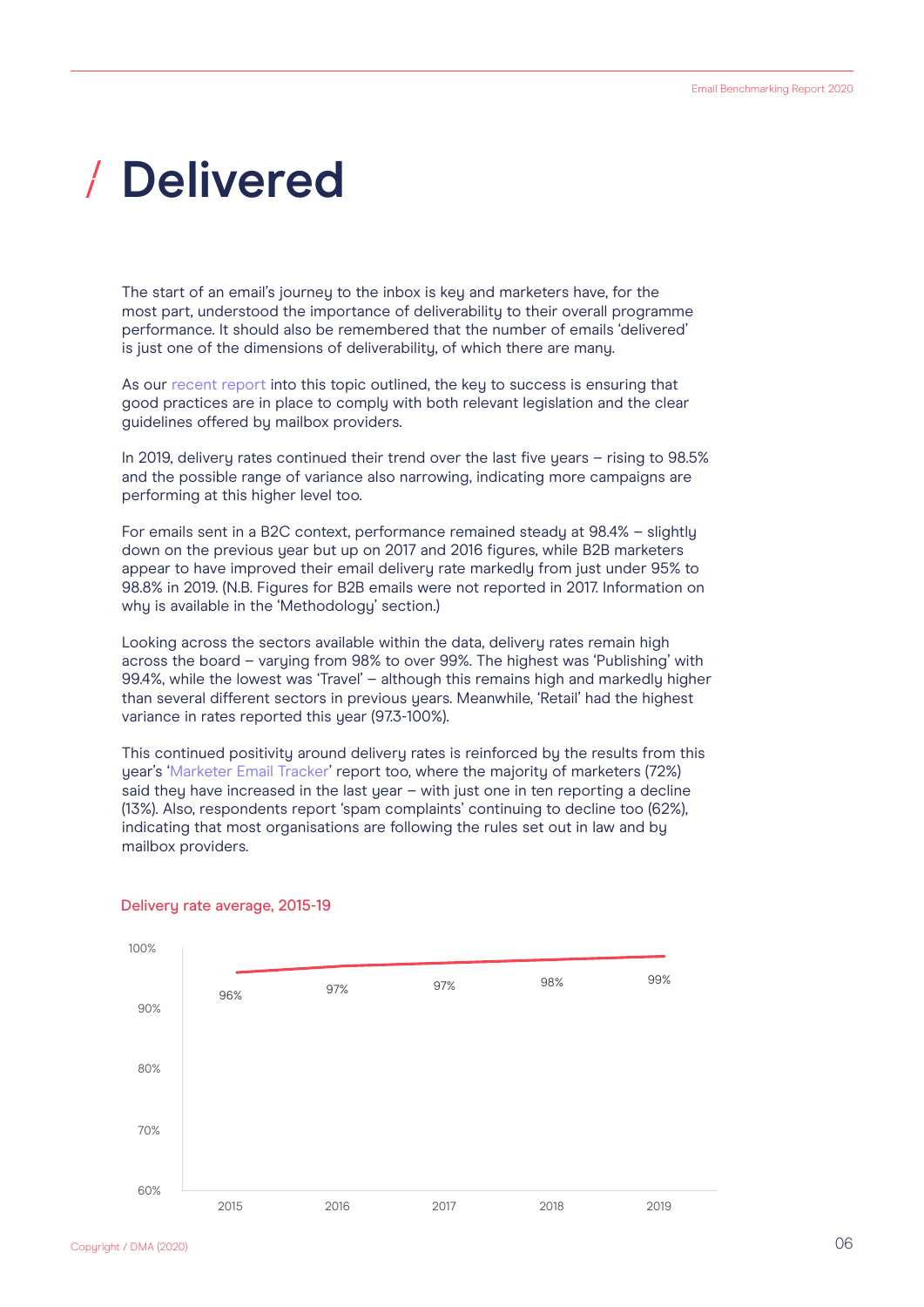#### Delivery rate average, 2015-19



#### Delivery rate range, 2016-19





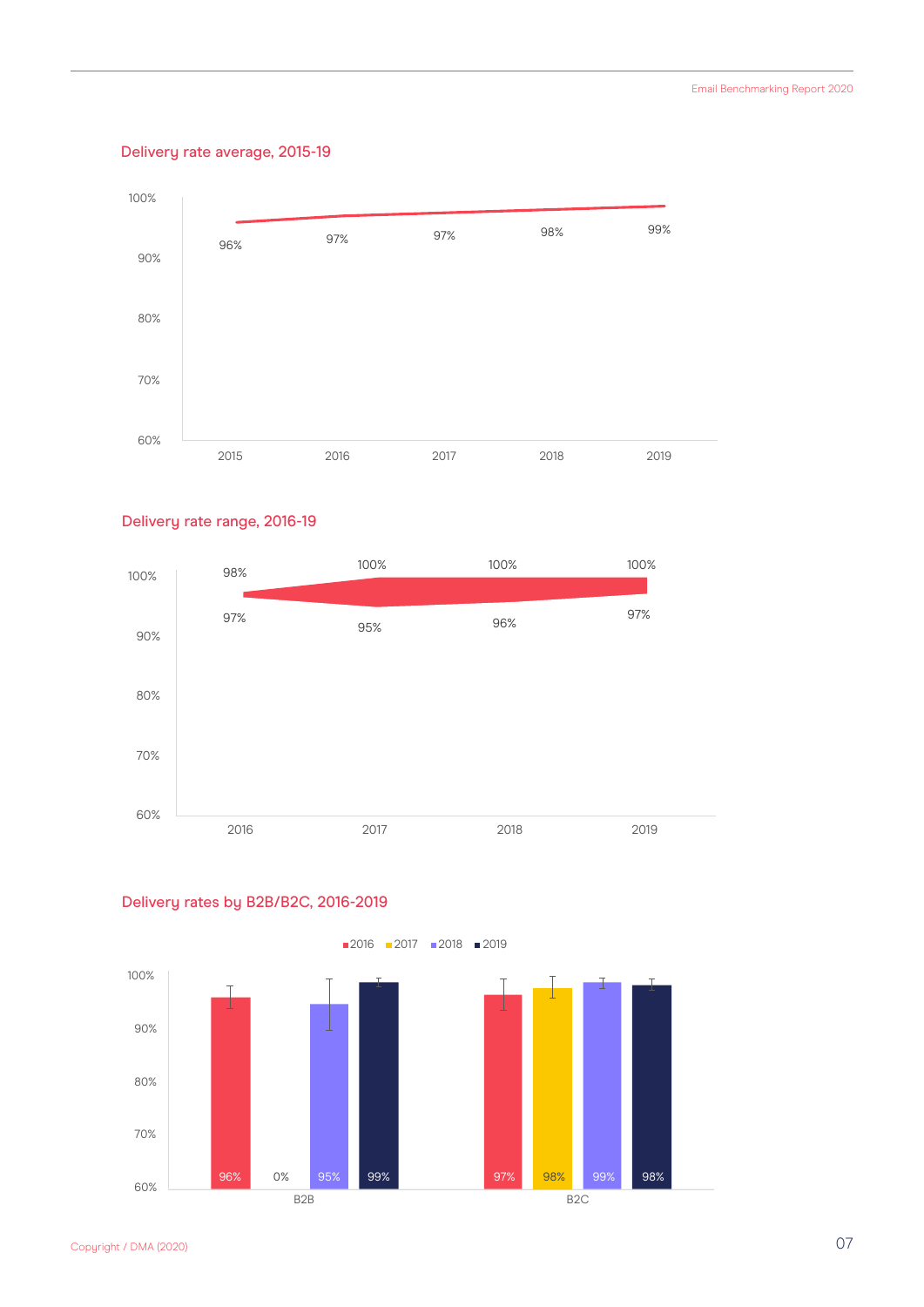

#### Delivery rates by sector, 2016-2019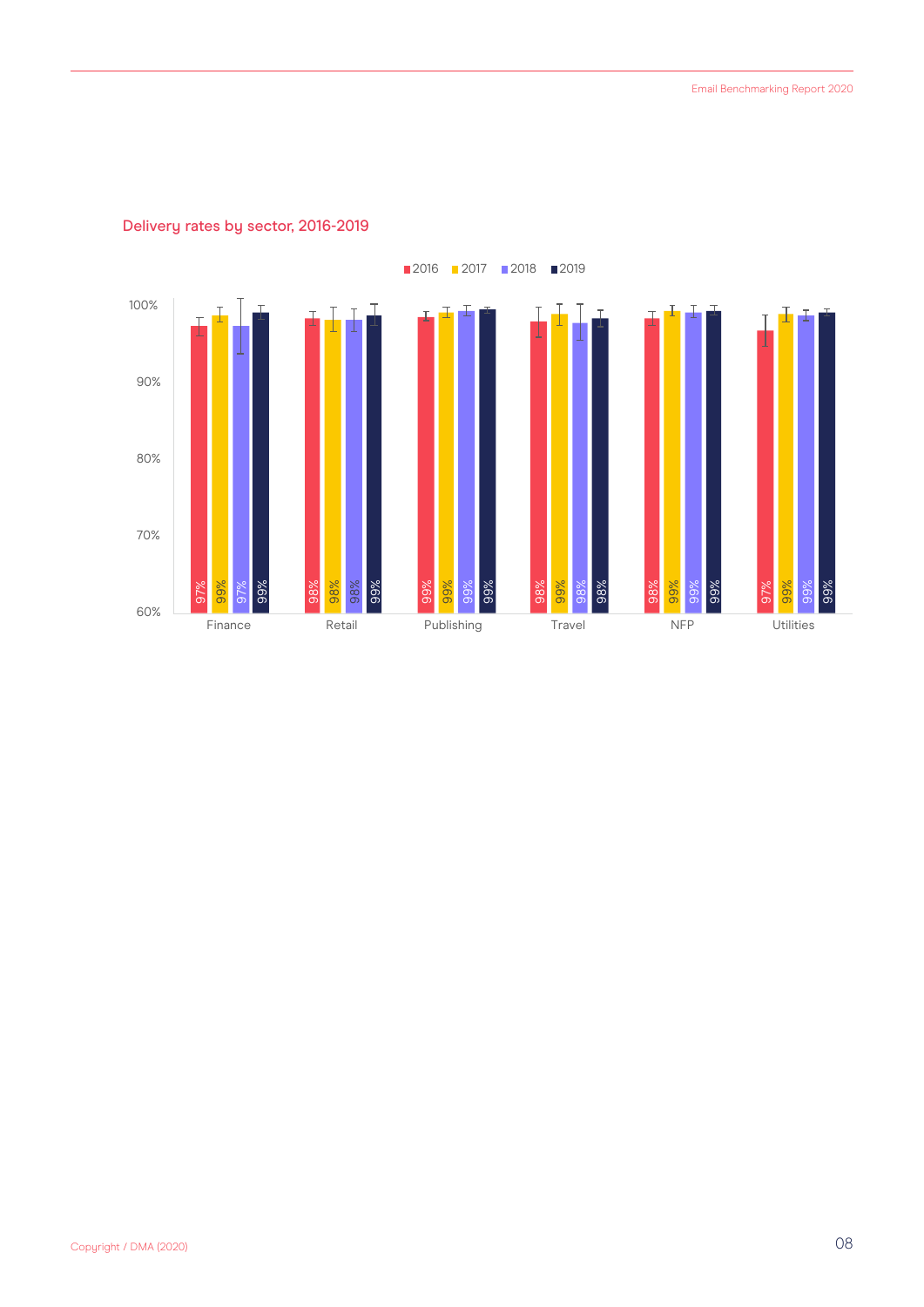### <span id="page-9-0"></span>**Opened**  $\sqrt{2}$

When it comes to opening an email, the data shows a slight decline in 2019 to 20%, although that's still higher than in most previous years. The source of this decline may also be the variance of the figure received, as the range most campaigns appear to perform within almost doubled to 8.8-31.2% – that's a 22.4% range compared to around 11-13% in previous years.

Despite the apparent decline, most marketers (70%) reported an increase in open rates in our [tracker from earlier this year](https://thedmaorguk-my.sharepoint.com/personal/tim_bond_dma_org_uk/Documents/Email%20research%20series/Email%20Benchmarking%20report/(70%25)). Marketers from B2C organisations reported a slight increase in open rates, but this was also matched by a rapid increase in the range of open rates reported this year (8.3-32.4%). Meanwhile, those sending B2B marketing emails reported a slight decline to 20.6%.

Looking at the sector analysis, many saw declines year-on-year, although most of these were a return to prior (2017) levels. The best performing sectors this year were 'Travel' (22.2%) and 'Utilities' (21.2%), while 'Publishing' reported the lowest open rate (13.5%) and also a narrowing of the variance in figures in this year's data (8.6-18.4%). The continued decline of this sector, as seen over the last few years, highlights the challenges it has faced and continues to try to address.



#### Open rate average, 2015-19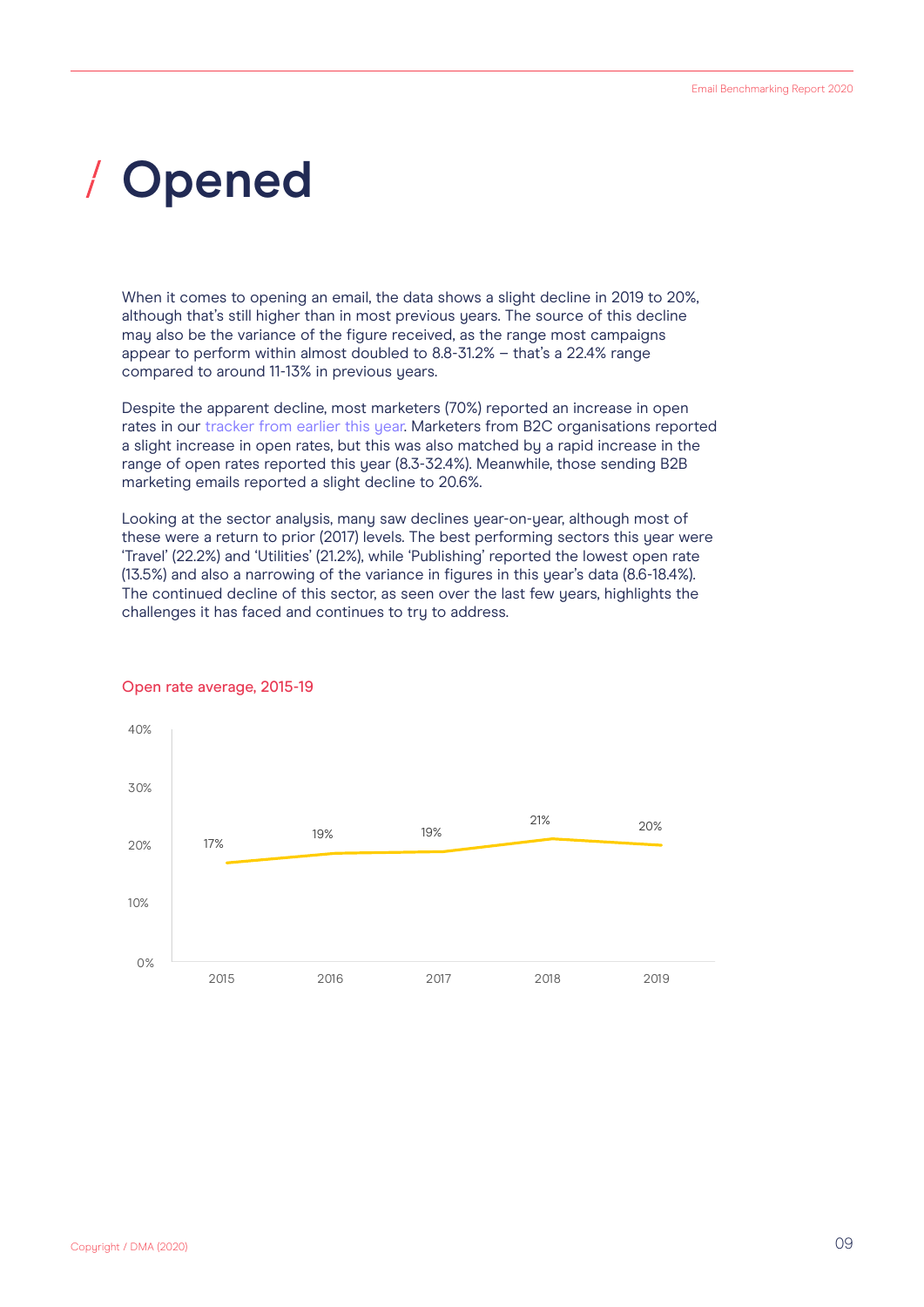

#### Open rate range, 2016-19

#### Open rates by B2B/B2C, 2016-2019

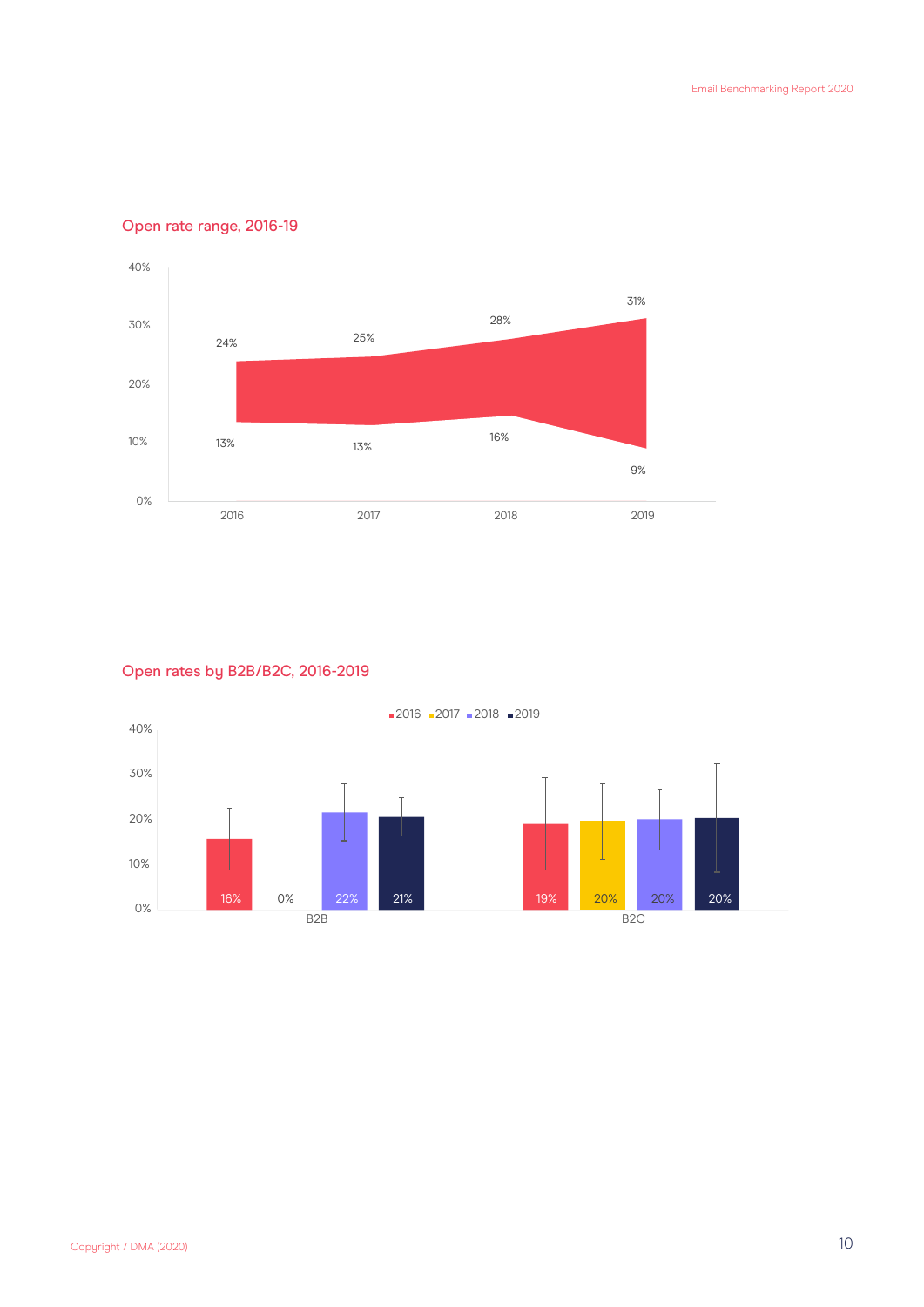

#### Open rates by sector, 2016-2019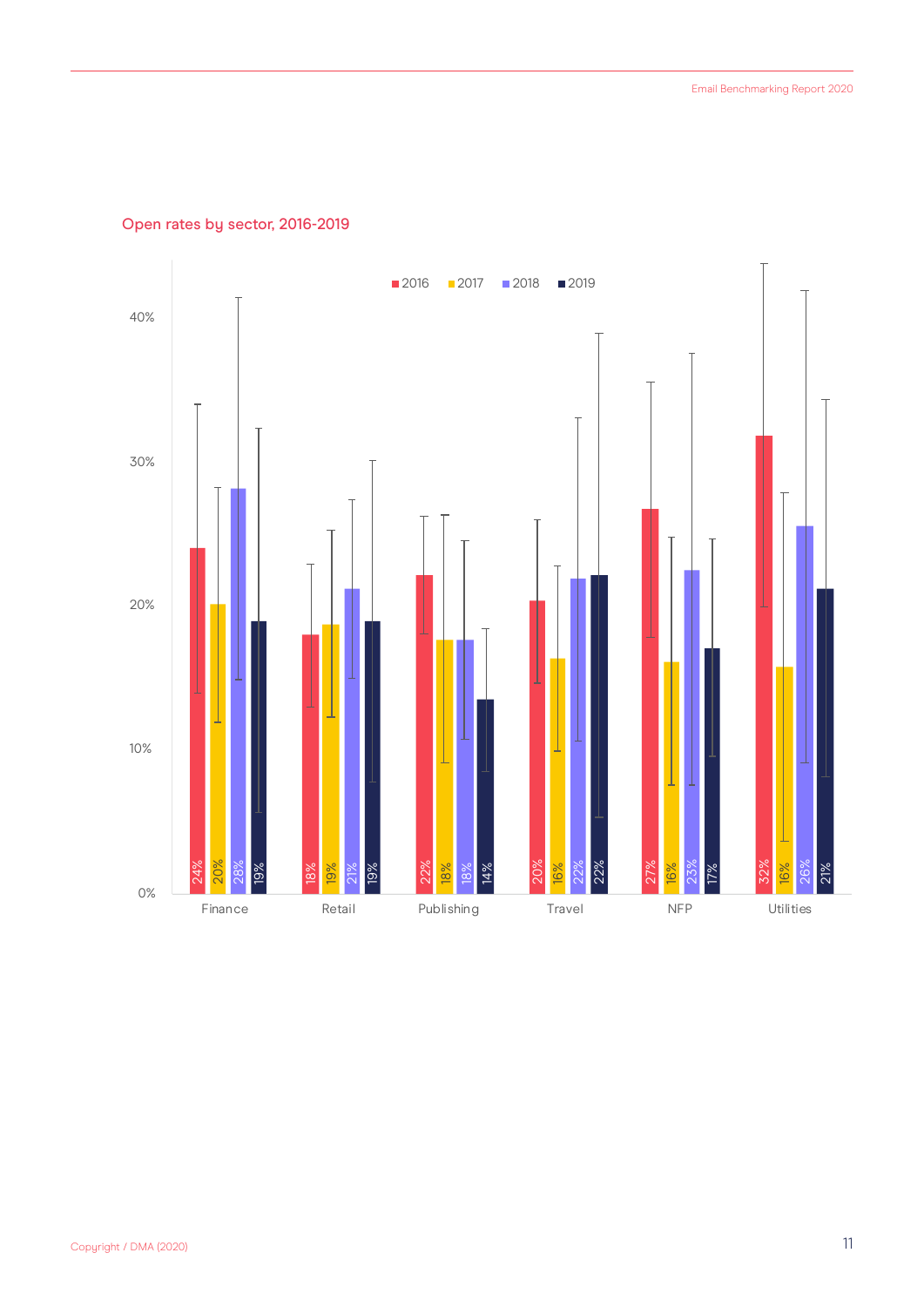### <span id="page-12-0"></span>**Clicked**

The number of people clicking links in the emails they receive has remained steady year-on-year at 2.4%, following an increase from around 2% on years before 2018. However, we also see a marked increase in the range of click rates reported – up to 0.8-4.0% in 2019.

Despite these mixed results, marketers reported positive increases in click-through rates (71%) and also conversion rates (68%) as part of the ['Marketer Email Tracker 2020'](https://dma.org.uk/research/marketer-email-tracker-2020).

B2B marketers reported a steady performance (2.5%) compared to previous years, with the range of reported rates also narrowing to 1.8-3.2%. B2C organisations saw a steady performance on the year prior (2.5%), but this was with a marked increase of the variance in these rates too – now up to 0.8-3.2%.

The best performing sector in 2019, bu some way, was 'Travel,' which is up to 3.3%. although this was with a range of 0-7.9% too – the largest in 2019. There were notable declines for 'Not-for-profit' and 'Publishing' (again) this year, while 'Utilities' saw an increase. 'Finance' remained stable overall, but did see an increase in the range of different values reported (0-5.1%).

It's always important when evaluating the performance of email campaigns to not underestimate the impact of the channel beyond the click too. For example, figures from this year's ['Consumer Email Tracker'](https://dma.org.uk/research/consumer-email-tracker-2020) show that while a click is the most popular action, there are still many people that choose to engage with brands without clicking on the email at all (for instance, through search, physical stores, social media, or even calling them).

While clicks are clearly important, it's also necessary to look beyond this metric alone to understand the true value of email marketing to an organisation.



#### Click rate average, 2015-19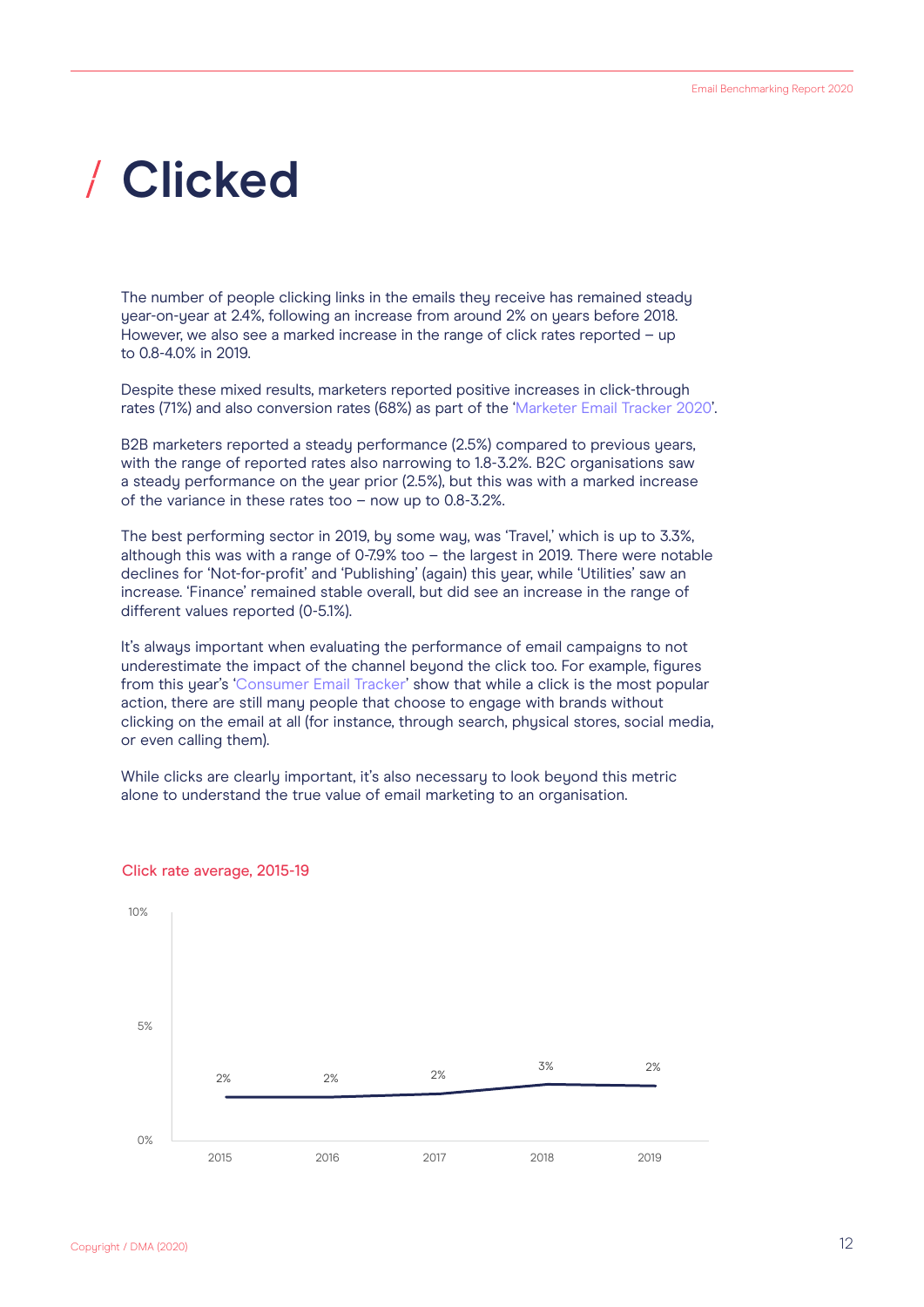#### Click rate range, 2016-19



#### Click rates by B2B/B2C, 2016-2019

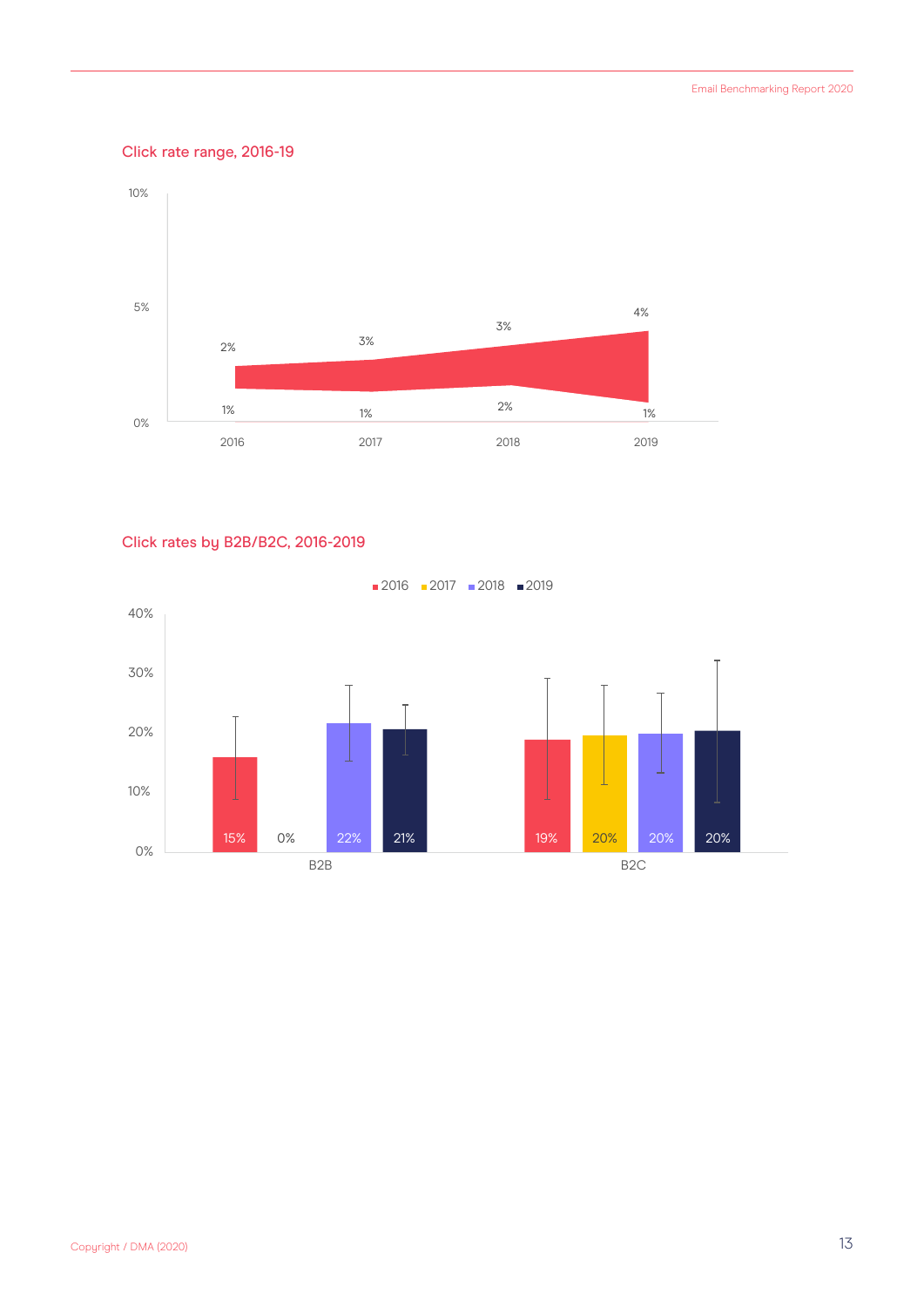#### Click rates by sector, 2016-2019

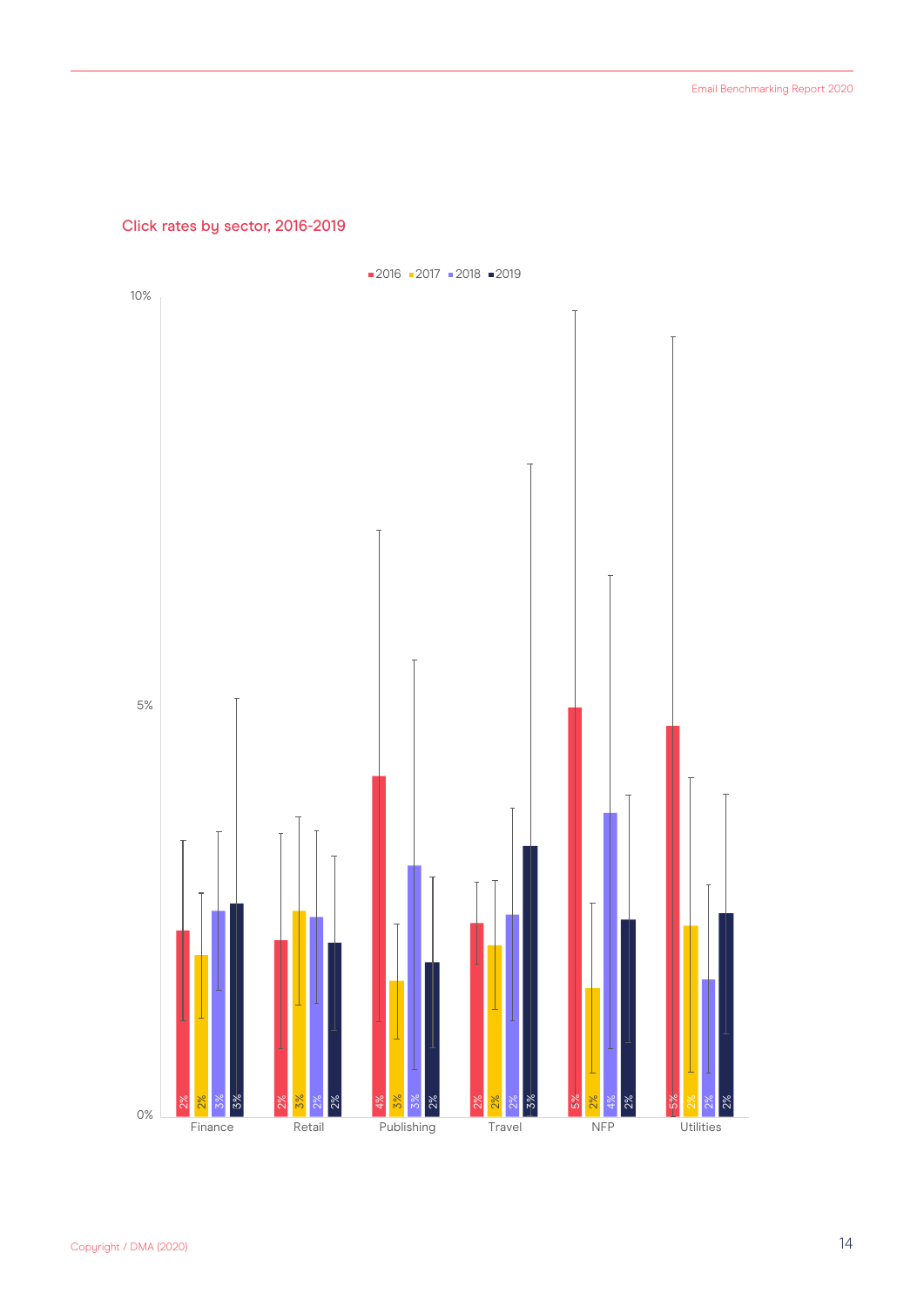### <span id="page-15-0"></span>**Click-to-Open**

Overall, the click-to-open rates in 2019 remained relatively stable, with the range narrowing slightly – meaning more campaigns appear to be closer to the 12.0% average.

B2C marketers saw an increase in the click-to-open rate this year and, despite increases in the ranges for both click and open rate individually, the variance seen has narrowed too. For B2B organisations, figures have remained steady year-on-year, with an even more pronounced narrowing of the range in which most campaigns have performed this year too.

Looking across the sectors this year, there's a more mixed picture. However, 'Finance' and 'Utilities' both saw a notable increase overall, while 'Not-for-profit' and 'Publishing' saw a decline. The increases in both click and open rate have meant that the rate for 'Travel' remained similar to previous years. Both 'Travel' and 'Not for profit' also have the widest range of possible rates this year too – 5.6-17.9% and 8.2-20.2% respectively.

However, as mentioned in the previous section, it's also important to note the goal of these messages and whether clicks or opens are the right means to measure success. For many organisations, using these alone may underestimate the power of email as a channel to trigger one of the alternative journeys to engage with the brand we're increasingly seeing in our [other research](https://dma.org.uk/research/consumer-email-tracker-2020).



#### Click-to-open rate average, 2015-19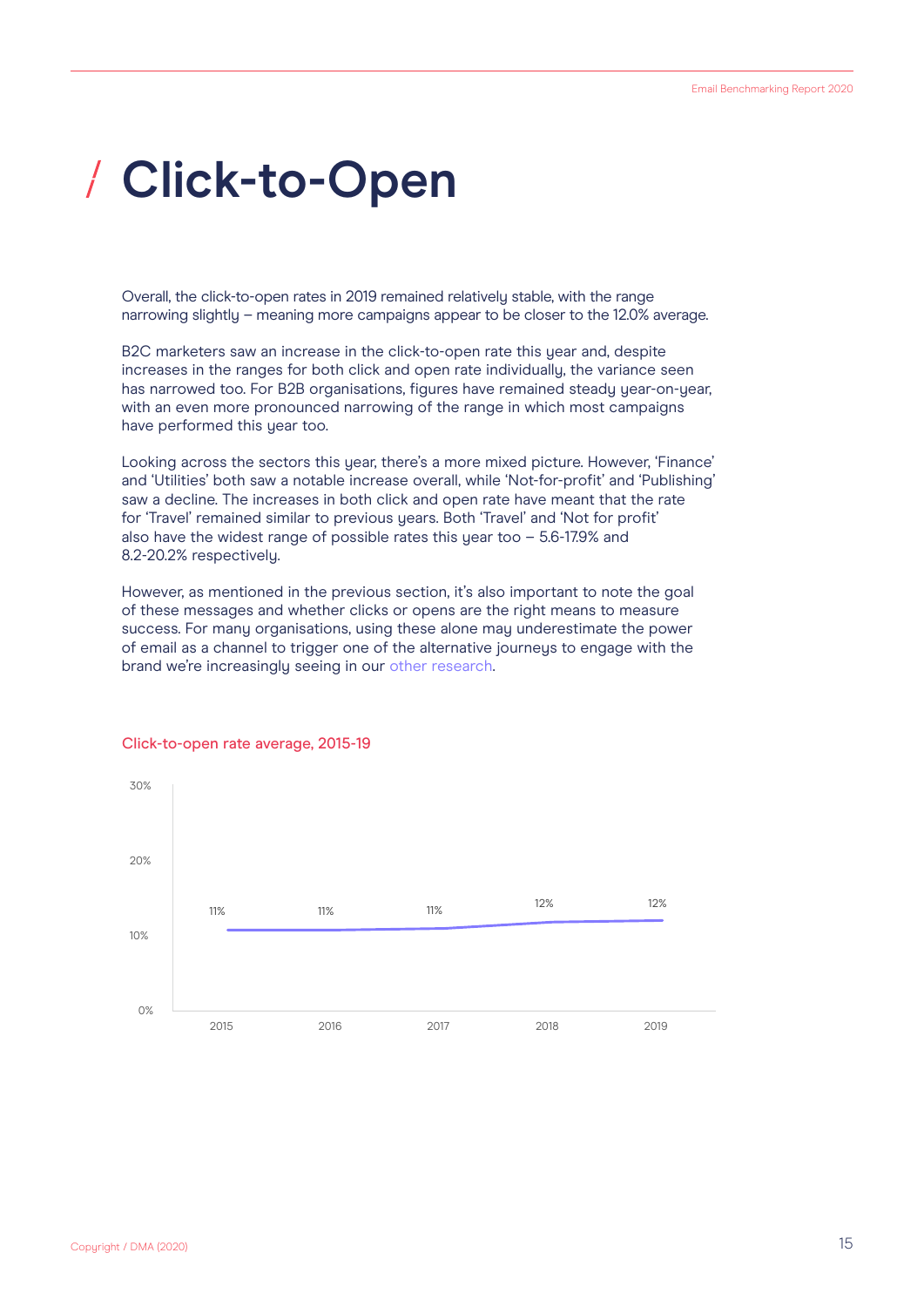#### Click-to-open rate range, 2016-19



#### Click-to-open rates by B2B/B2C, 2016-2019

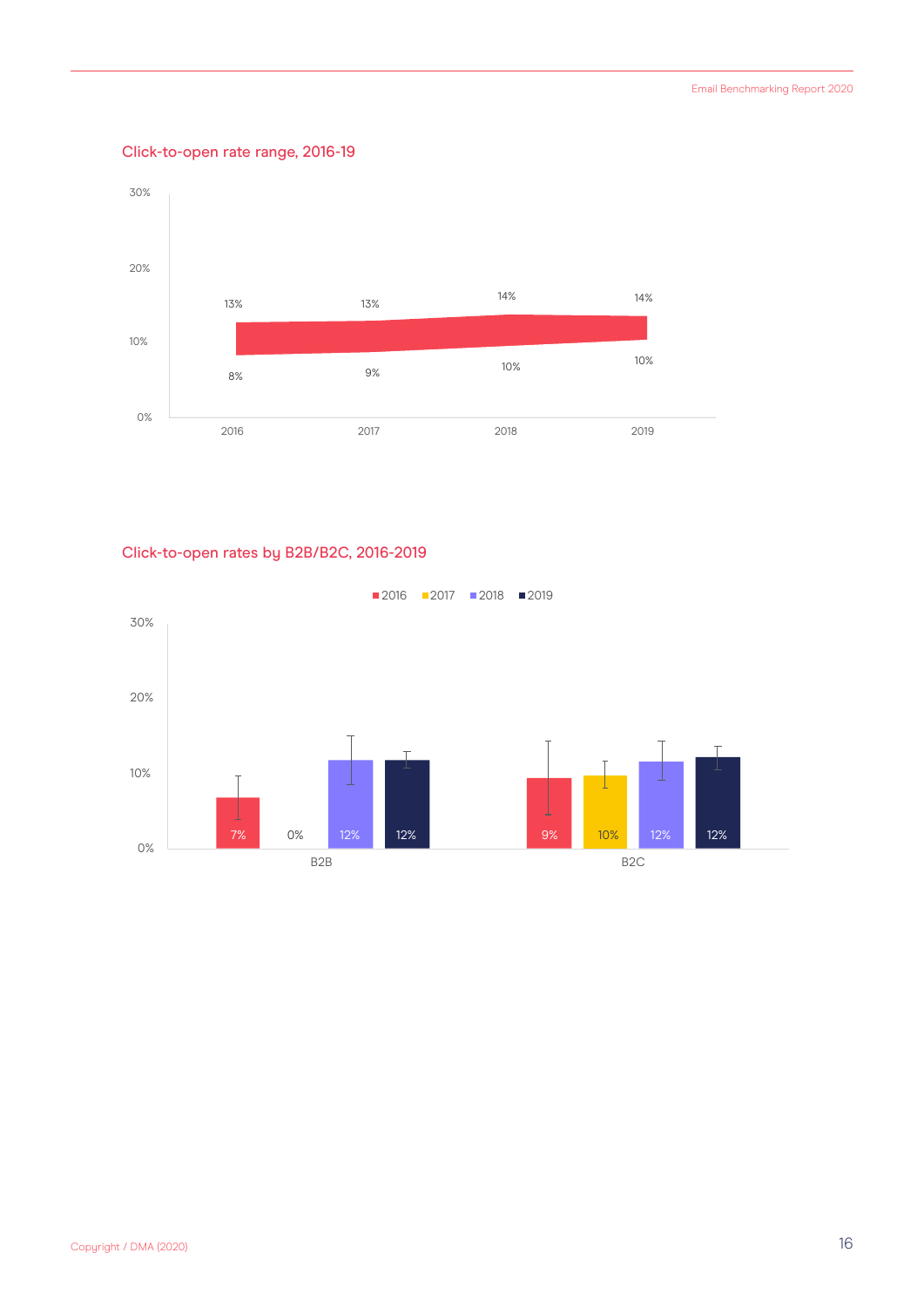

#### Click-to-open rates by sector, 2016-2019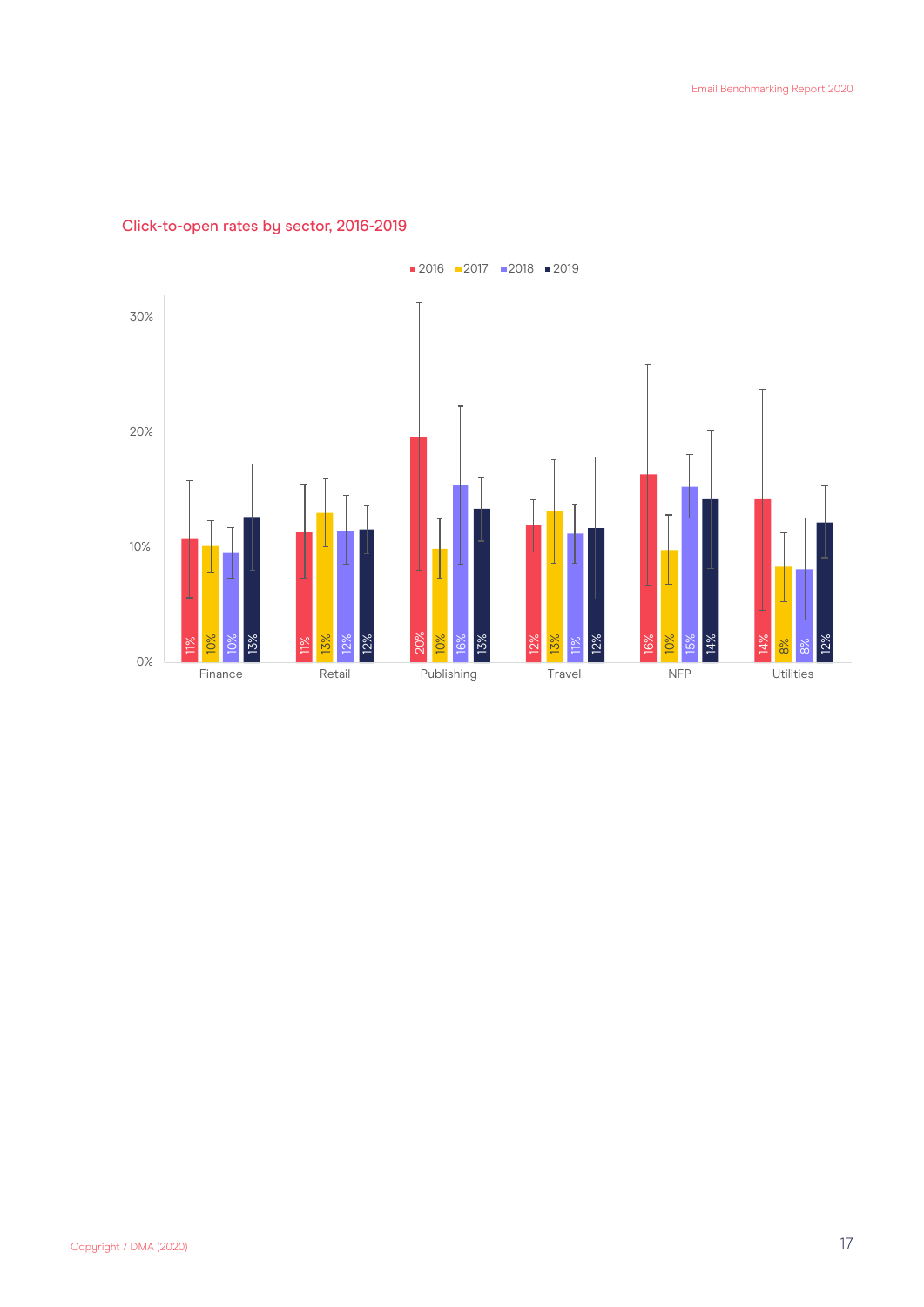### <span id="page-18-0"></span>**About the Data & Marketing Association**

The Data & Marketing Association (DMA) comprises the DMA, Institute of Data & Marketing (IDM), and DMA Talent.

We seek to guide and inspire industry leaders; to advance careers; and to nurture the next generation of aspiring marketers.

We champion the way things should done, through a rich fusion of technology, diverse talent, creativity, and insight – underpinned by our customer-focused principles.

We set the standards marketers must meet in order to thrive, representing over 1,000 members drawn from the UK's data and marketing landscape.

By working responsibly, sustainably, and creatively, together we will drive the data and marketing industry forward to meet the needs of people today and tomorrow.

[www.dma.org.uk](http://www.dma.org.uk)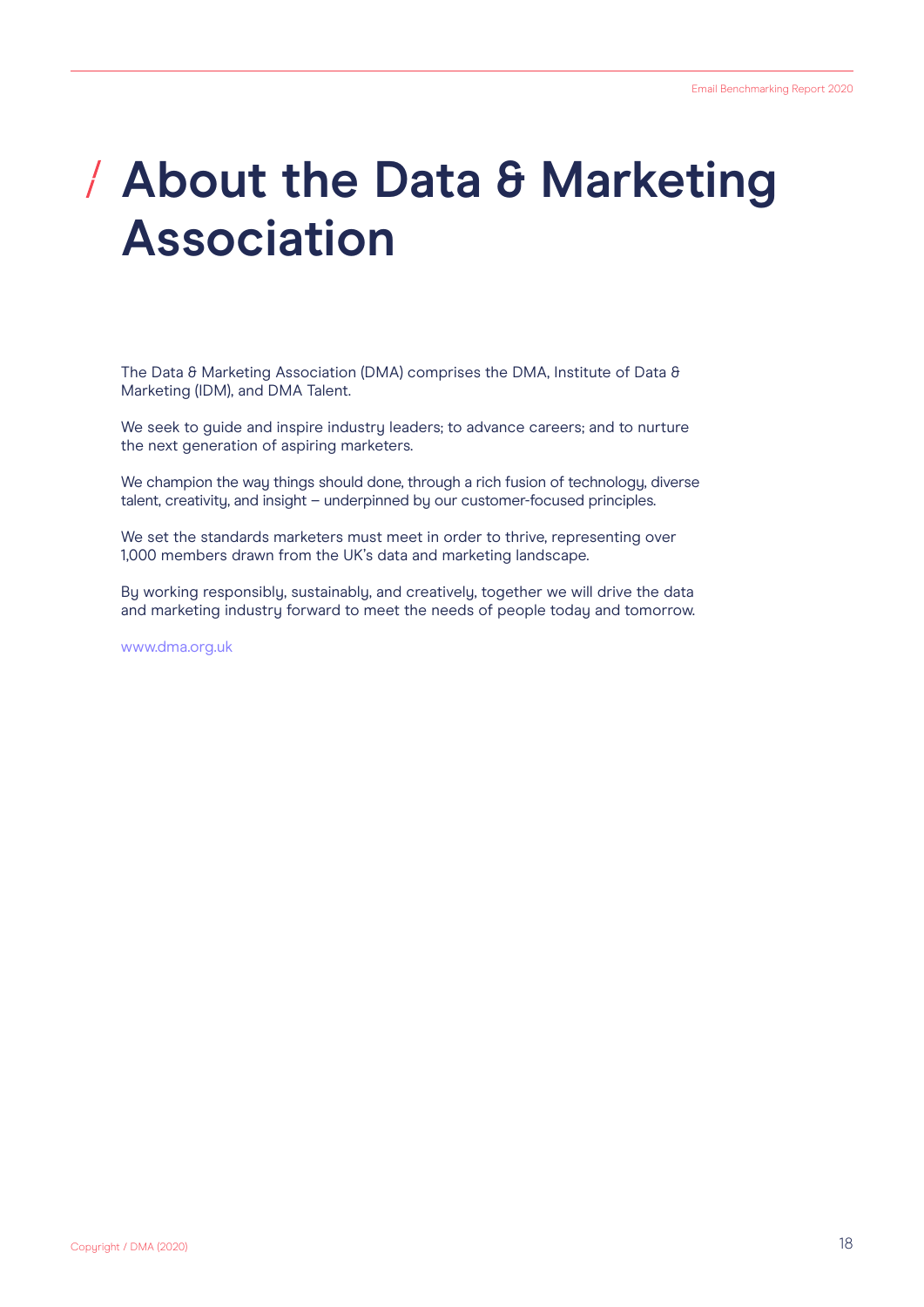## <span id="page-19-0"></span>**About Pure360**

Pure360 is a marketing technology company providing multi-channel data and marketing solutions to help the UK's leading and growing brands get better results.

Providing UK marketers with an unrivalled combination of our all-in-one AI marketing platform, which enables brands to better integrate, analyse, personalise and deliver, and our industry-leading consultancy through our proprietary Maturity Model, we are focused on accelerating customer results across email, mobile, web and social.

We drive better email, better personalisation and better revenues, helping marketers be the best they can be.

We deliver best in class results for over 1,400 customers across the eCommerce, FMCG, Publishing and Travel sectors. Pure360 customers include **The Range**, **Wagamamas**, **Kuoni**, **FT.com**, **innocent**, **Shoezone**, **Health Education England (NHS)**, and **Aqua Restaurants**.

We are ranked as #1 in Email Marketing by Gartner Digital Markets and a 'High Performer' for Email Marketing by G2.com. We are also proud to be named as finalists at the Brighton and Hove Business Awards 2019.

Born and bred in Brighton, at Pure360 we believe people are paramount. From our customers to our employees, we are passionate about bringing people together, connecting audiences like never before. Better starts here.

[www.pure360.com](https://www.pure360.com/)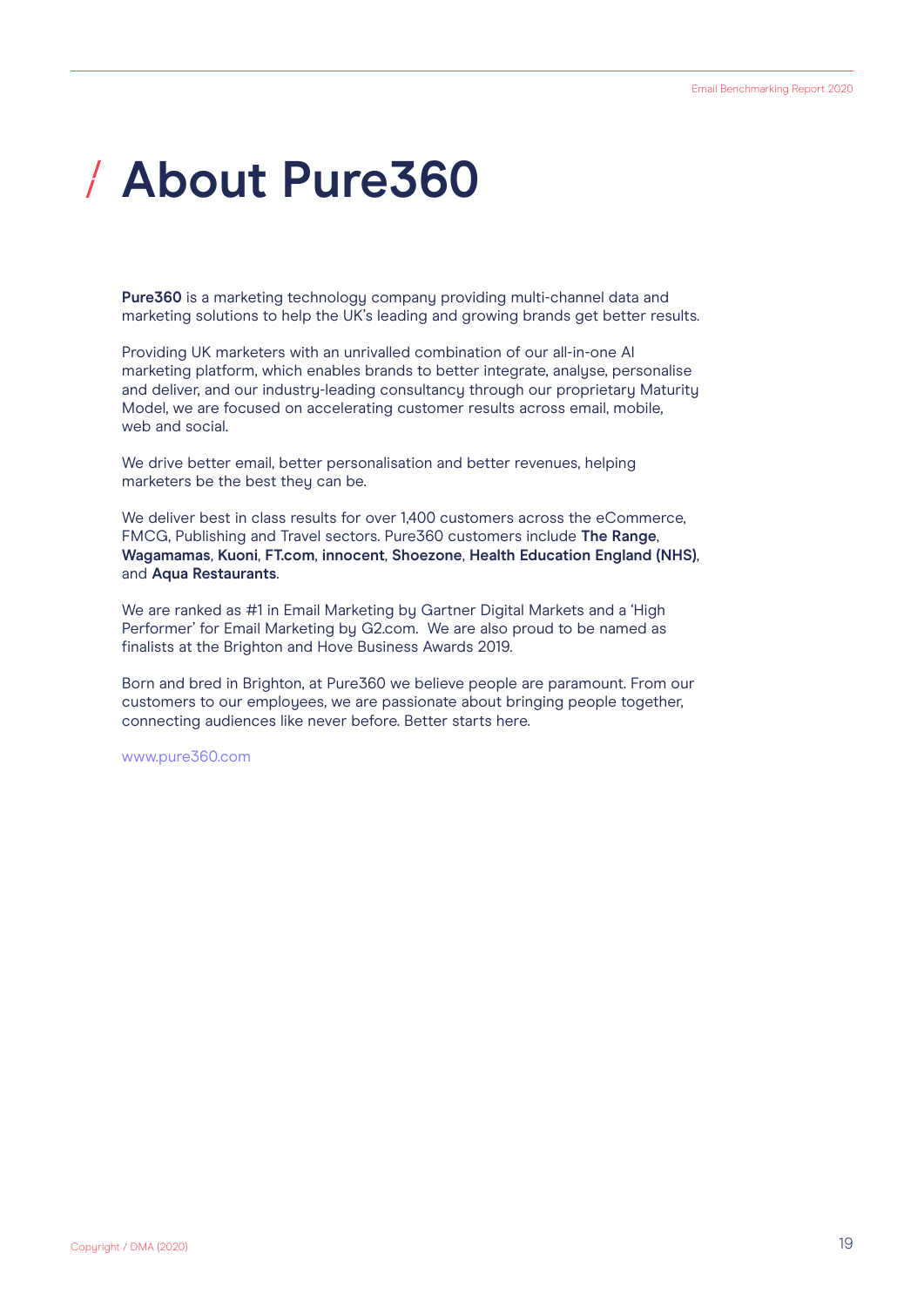## <span id="page-20-0"></span>**Methodology**

Data was provided voluntarily by email marketing service providers (ESPs), including DMA Members and non-members. The average for all the emails sent, delivered, opened (uniques), and clicked on (uniques) for each ESP was then used to equate an overall industry average.

The sample covers over 131 billion emails sent from January 2019 to December 2019 by eight different ESPs: **Celerity**, **Cheetah Digital**, **dotdigital**, **Emarsys**, **ITG**, **Moosend**, and **Pure360**. These participants have a wide range of clients across various industries at disparate volumes. This report should be used as a guideline only for email performance. Only aggregate figures have been reported.

The data was collected, collated, and analysed by the DMA Insight department. The report was written and designed by the DMA Insight department and in-house design team. The findings were reviewed by the DMA, **Pure360**, and the Email Council's Research Hub to ensure relevance to the current state of the email industry.

Figures for B2B organisations in 2017 have not been published due to the low volume of email data received for this particular year.